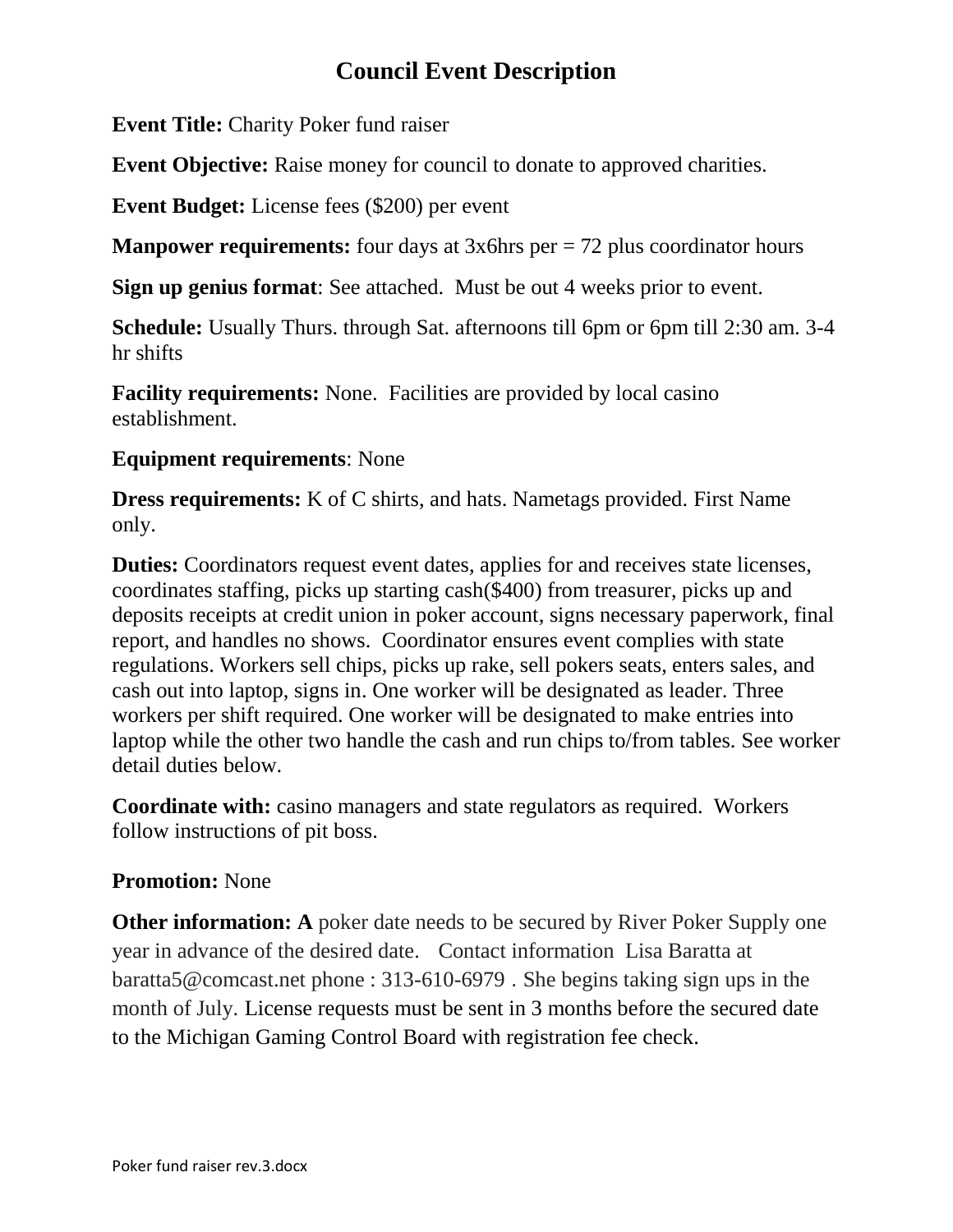Job Descriptions for Charity Casino Volunteers

Note: All volunteers are asked to wear council shirts, if they have them.

Member wives may serve in the positons of Worker, Cashier, and Computer operator

There are four designations for the Charity Poker Volunteers:

#### The Chairman

- 1. Wears a nametag saying "Chairman"
- 2. Assigns jobs to other workers
- 3. Observes the activities such as counting and dispensing of chips and money
- 4. The Chairman must be a member of the council.

#### Worker

- 1. Wears nametag with first name only.
- 2. Counts out chips being purchased using trays. Each tray contains five rows of 20 chips. Each chip is worth \$1 or \$5 dollars. A \$1 row contains \$20 and \$5 row contain \$100 worth of chips. Single transaction chip sales are limited to \$200per player. Receives cash from buyer, counts it, and delivers cash to cashier. Routinely checks that there are 20 chips in a row as some trays will allow 21 chips to be forced in.
- 3. Responds to calls from the tables for more chips. Puts the desired chips into a tray and delivers it to the player. Receives and verifies the cash received from the player. Returns cash to the cashier.
- 4. Responds to calls from the tables for cash, typically \$5 in ones or \$5 dollar bills. The dealer receives cash tips from the player and will often require additional cash. The players pay for the cash with chips. The chips are returned to the counter and put into a cup.
- 5. Once per hour, the worker collects the "rake" from each cash poker table. The dealers collect are number of chip from each pot and which is put into the rake. The rake for each table is collected, counted, and reported separately.
- 6. At the end of the last shits, assist the cashier in counting the cash drawer.

#### Cashier

- 1. Wears a Nametag with first name only
- 2. Manages and organizes the cash drawer by denomination.
- 3. Counts each cash in and cash out transaction.
- 4. Maintains bundles of 5 one dollar bills to expedite requests for cash.
- 5. Verbally informs the computer operator of each transaction in or out.
- 6. Counts and reports the rake for each table to the casino supervisor for verification. Upon verification, reports the rake to the computer operator.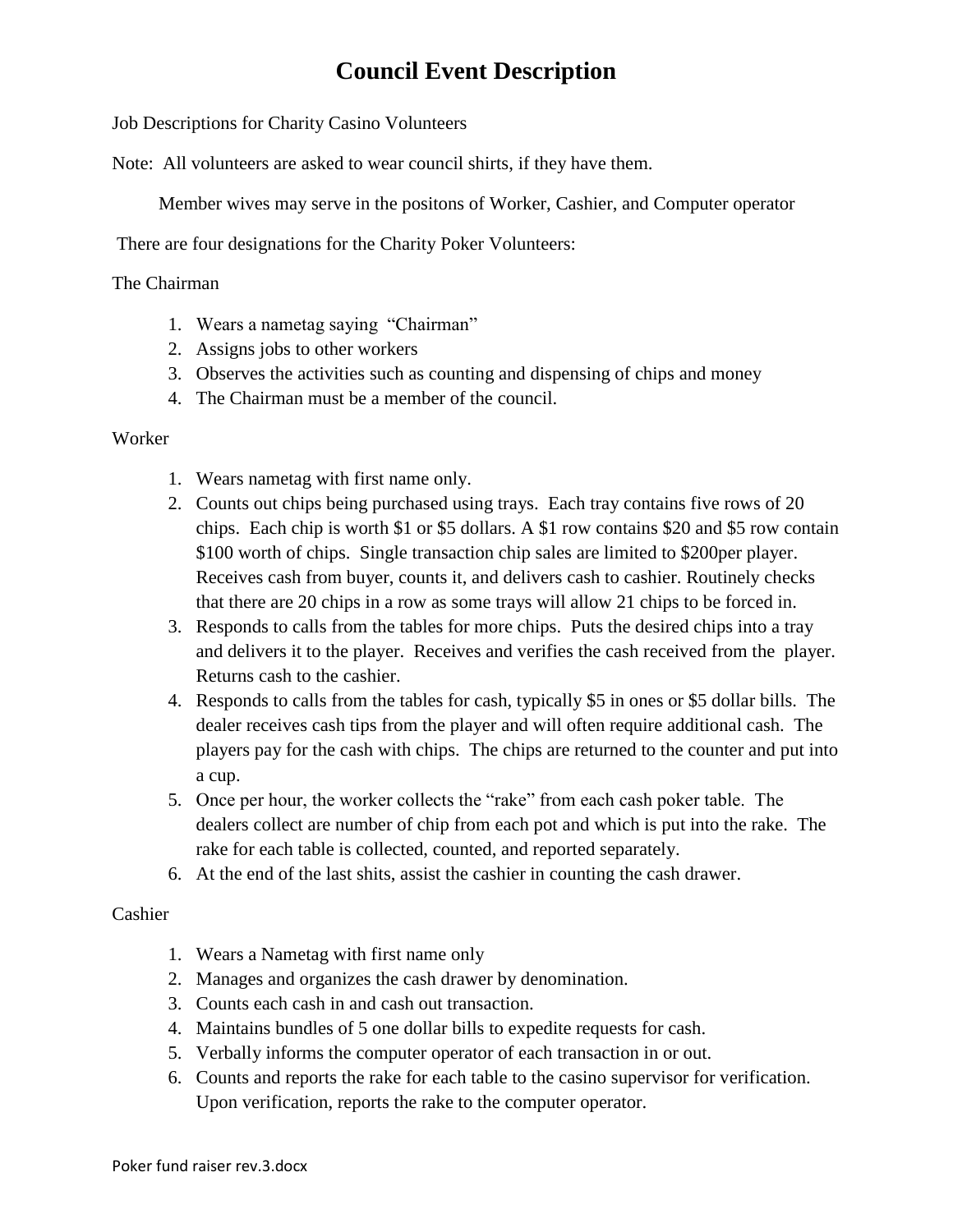- 7. When the tip cup is periodically counted and entered as cash out.
- 8. Counts the cash drawer at the end of the day.

#### Computer operator

- 1. The casino uses a state provided excel spreadsheet to track and record all activity at the event. Most entries are time-stamped.
- 2. Enter each cash in sale into the designated casino spread sheet
- 3. Enters each cash out sale into the designated casino spread sheet.
- 4. Enters the amount of each rake into designated casino spreadsheet.
- 5. Enters the list of volunteers into the computer sheet
- 6. Enters the lists of poker tournament players into the computer spreadsheet